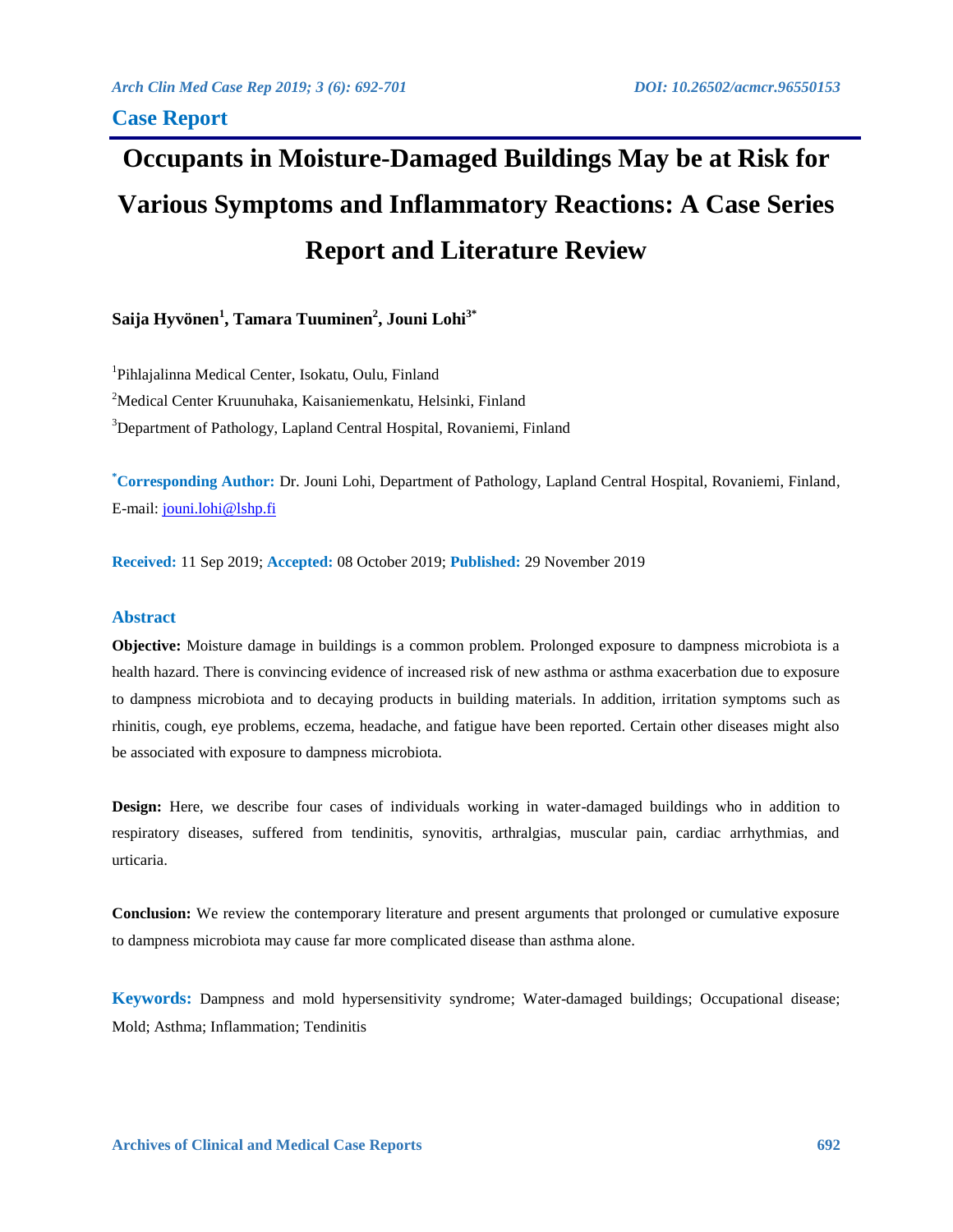# **1. Background**

Moisture damage is a common problem [1]. Microbes begin to grow rapidly in a building in which there is condensation, water damage, or both [2]. Microbes can remain viable over a wide range of temperatures; the temperatures of buildings and structures do not limit microbial growth if other growth requirements are met. An adequate air flow can limit microbial growth. Many indoor moisture damage microbial species are known to produce different toxins [2].

Based on international research data, it is known that living or working in a building with moisture damage can cause asthma, asthma exacerbation, allergic alveolitis, and increased susceptibility to infection. Other symptoms have also been described, e.g., eye, ear, and skin irritation [2-16]. According to a recent review by the California Public Health Organization [17], there is a sufficiently strong relationship between moisture and mold damage and the risk for respiratory problems and asthmatic attacks to prove causality. There are also indications of a link between moisture damage or microbial exposure to neurological symptoms [12, 18], chronic fatigue syndrome (CFS), and autoimmune diseases [12, 19, 20].

### **2. Patients and Methods**

In this study, four patients' medical records were analyzed. Patients were asked to provide consent to participate in this study. As this was a non-interventional study, approval by an ethics committee was not required.

### **2.1 Case 1**

A 42-year-old non-smoking, male police officer and active sportsman had been in good health until the year 2015. He had psoriasis. He had been working in a moist building since 2001. His uncle suffered from rheumatoid arthritis. There was no family history of asthma.

He suffered from respiratory tract symptoms while at work. From June 2015, he started to experience arrhythmias. One month later, July 2015, he suffered pain in his muscles, shoulders, and palms and also had numbness in his fingers. He felt warmth and pain in his skin and muscles. His body temperature rose when he was exercising. At that time, he also suffered from urticaria, which was suspected to be dermatomyositis. He later developed muscle weakness, which required a sick leave. He was unable to cope with the demands of his profession.

He was prescribed an antihistamine drug with a four-time daily dose to treat his urticaria. In 2015, he was examined by electroneuromyography (ENMG), with normal findings. The level of creatine kinase was not elevated when he was exercising. Further examinations were performed by a neurologist and in 2016 he was subjected to serum myositis examination, muscle and skin biopsy, and MYOcap-genetic assessment with no diagnostic findings. Biopsy of an urticaria lesion revealed lymphocytes, excessive collagen fiber growth, and granuloma annulare. TNF receptor-associated periodic syndromes (TRAPS) was suspected and a genetic specialist was consulted. No hereditary disease was found. He was examined with a DNA panel for periodic fever syndrome, which showed no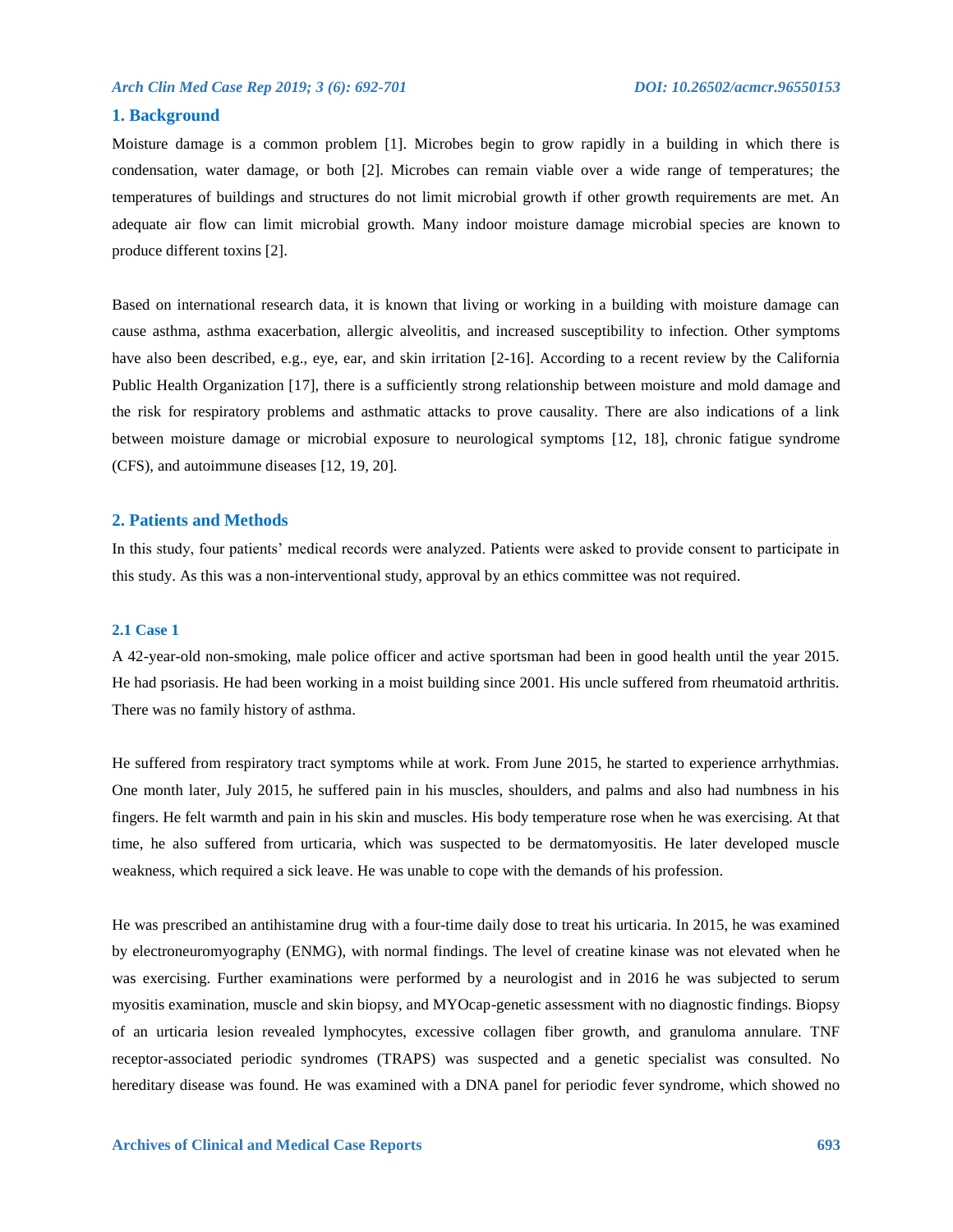deviation in the 26 genes examined. Plasma levels of C1 esterase inhibitor and its biochemical activity (C1inhBk), immunoglobulins (IgD, IgG, IgM), and complement 3 (C3) were all normal. Myocyte examination (PMDM), platelet additive solution (PAS), nicotinamide adenine dinucleotide (NADH), cyclooxygenase (COX), myokine, fetal and neonatal myokines were normal. A skin biopsy revealed hyperkeratosis.

The levels of IgE-antibodies to home dust and a food panel and gliadin, latex-RAST, complement concentration and antinuclear antibody (ANA), were all within reference values. Omalizumab was considered as a treatment for his refractory urticaria. After a long sick leave, the symptoms gradually declined and medication was no longer needed. In September 2016, after several months of sick leave, he returned to his workplace and developed pneumonia after 3 weeks. He was then transferred to a different task and no longer worked inside the building. In November 2016, he worked within the building for only one day, but on that same day, he developed a serious cough and a new case of pneumonia. Subsequently, he minimized the time he spent in the building. Asthma was diagnosed in May 2017 and he was prescribed asthma medication until spring 2018. In spring 2018, he experienced another pneumonia-like infection, which recurred in October 2018.

In 2019, he has been working in another building and his neurological symptoms and muscle weakness have not returned. He still has asthma and urticaria when he comes into contact with material from the contaminated building where he worked or when he is newly exposed to dampness microbiota.

# **2.2 Case 2**

A 51- year-old policewoman was still active in sports as an adult. She did not suffer from recurrent infections in childhood. She required medication for high blood pressure and hypothyroidism. She had never smoked. Her mother suffered from severe asthma and psoriasis. She had worked since 1988 in a moisture-damaged building. In 2017 building inspections reported microbial findings with *Streptomyces* and *Aspergillus versicolor* in the air conditioning pipes and the outer walls of the building.

From 1993, she had suffered from respiratory symptoms and had several episodes of bronchitis. She was examined by a lung specialist. Values of spirometry and diffusion capacity were normal. She did not have eosinophilia, nor was there any elevation in total IgE. Levels of alpha-1-antitrypsin were elevated, 2.1 g/l, (0.96 - 1.78 g/l reference value). The concentration of alpha-1-antitrypsin was examined later in 2018 and had declined to 1.01 g/l. She also suffered from joint pain and inflammation and experienced pneumonia when working in the building.

From 1995 to 1996, she was on maternity leave from work and suffered no infections or respiratory symptoms. In October 1996, she returned to her former workplace and she became feverish and had recurrent respiratory infections and cough. From 1996 to 1997, she required seven antibiotic treatments for bronchitis. In 1997, she underwent a tonsillectomy due to chronic tonsillitis. A 32% decrease in Forced expiratory volume, 1 min (FEV1) was observed in the histamine provocation test. She had normal bronchoscopy and BAL findings. She exhibited IgG antibodies to *Aspergillus fumigatus* and *Sporobolomyces salmonicolo* i.e. species that had been recovered from the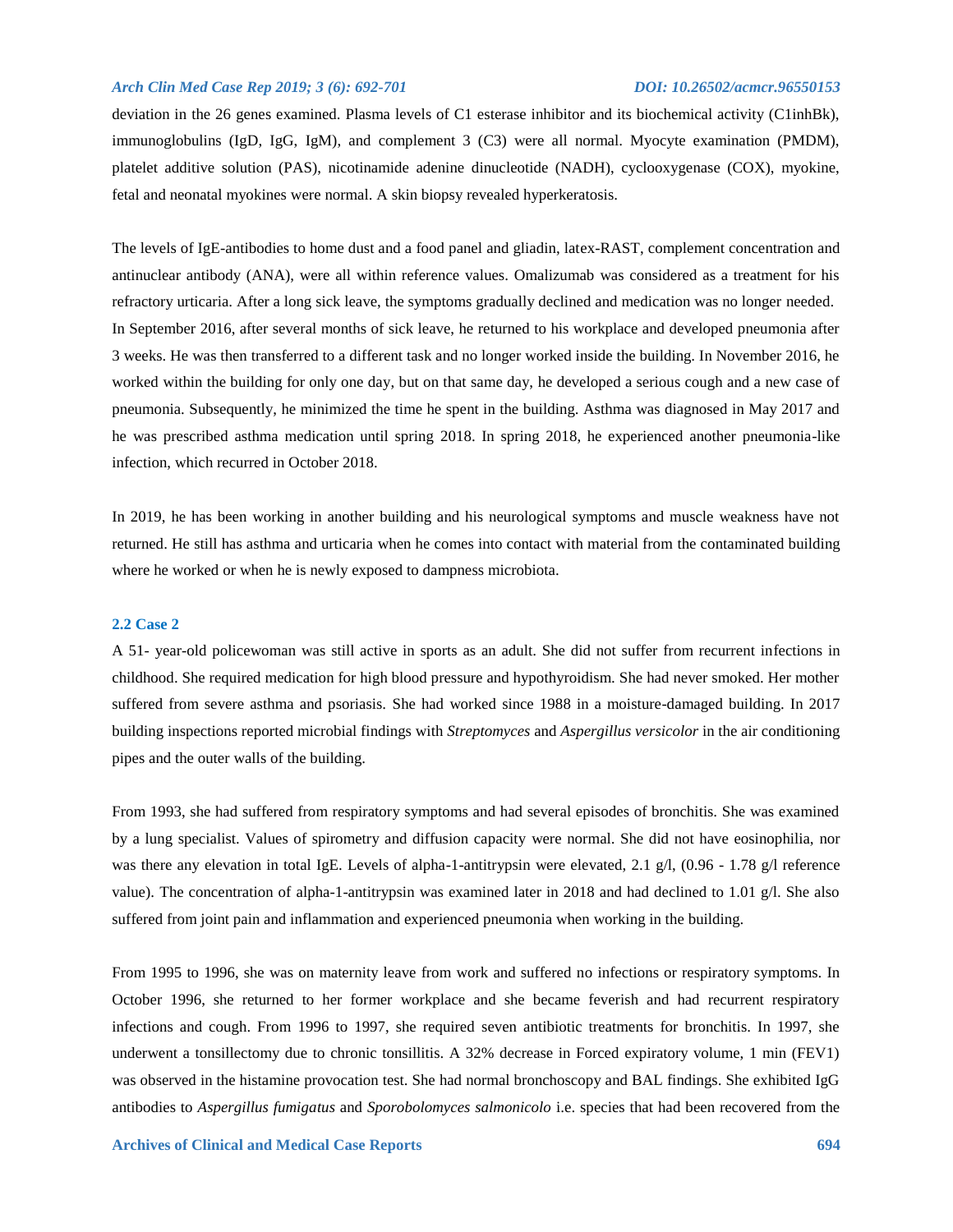building where she worked. A specific inhalation challenge with *Aspergillus fumigates* antigen was conducted in the Finnish Occupational Institute of Health (FIOH), but no deterioration was detected in the peak expiratory flow (PEF) test. No medication was given at this time. Asthma was diagnosed in 1999 and therapy was initiated.

From 2000 to 2008, she was absent from work due to maternity leave and personal reasons. She had regular asthma medication and did not experience any infections or asthma symptoms and her physical condition was good. In 2009, she started working in another moisture damaged building and there was a recurrence of her respiratory tract symptoms. In 2012, she suffered from myocarditis and was examined by thoracic computerized tomography (CT). She was diagnosed with an atrial septum defect (ASD) and a leaky bicuspid valve. She experienced arrhythmias and a pulmonary embolus. She had no genetic aberration which would make her susceptible to embolic diseases. She also underwent an operation to treat a rare malformation of the veins in her lower limb.

In 2016, she was examined by a lung specialist due to severe asthma. She had four to five oral corticosteroid treatments on an annual basis. Her PEF values were constantly 400 to 500 l/min while working and 600 l/min when away from the working environment. When absent from work, she did not cough, but when she was in her workplace, she was constantly coughing. She also gained weight (current BMI 35 kg/m<sup>2</sup>, previous BMI was 22.4  $kg/m<sup>2</sup>$  in 1997). CT of chest revealed atelectasis and 6-mm nodulus inactive lymphatic node from 2012. Bronchoscopy revealed mucus plugs; bronchomalacia was absent and cytology was normal. No reflux was detected in gastroscopy or in the measurement of pH-impedance.

She underwent a wrist operation because of synovitis in 2012. In 2015, she had severe joint problems, especially in her wrists, hips, and knees. Treatment with oxychlorine was initiated, without response. She was examined by a rheumatologist in 2013 and 2016. Her level of rheumatic factor (RF) was very high (191-524 and 179 IU/ml in 2015, and in November 2018, respectively (reference value <14). She also had permanently elevated fibrin D-dimers (FIDD). Human leucocyte antigen 27 (HLA B27) was negative; no anti-nuclear and extractable nuclear antigen antibodies, antibodies (ENA, ANA) were detected. She will have a consultation with a rheumatologist again in spring 2019.

She has also been examined by infectious disease and genetic specialists. She had low IgG2 levels and signs of a deficient innate immune system in the mannose binding lectin pathway, but a good response to vaccination. She was absent from work for 7 months due to personal reasons in 2017 and during that time, she experienced no asthma symptoms. After returning to work in another building, asthma symptoms returned. Mold-contaminated materials, which had been transferred from her first workplace, seemed to be the trigger for her symptoms.

# **2.3 Case 3**

This patient is a 56-year-old female social worker with obstructive sleep apnea. She is a former smoker. The patient's work-space was housed in an old three-story building in which melting water would drip inside the building in the spring and the ground floor structures had suffered significant microbial damage.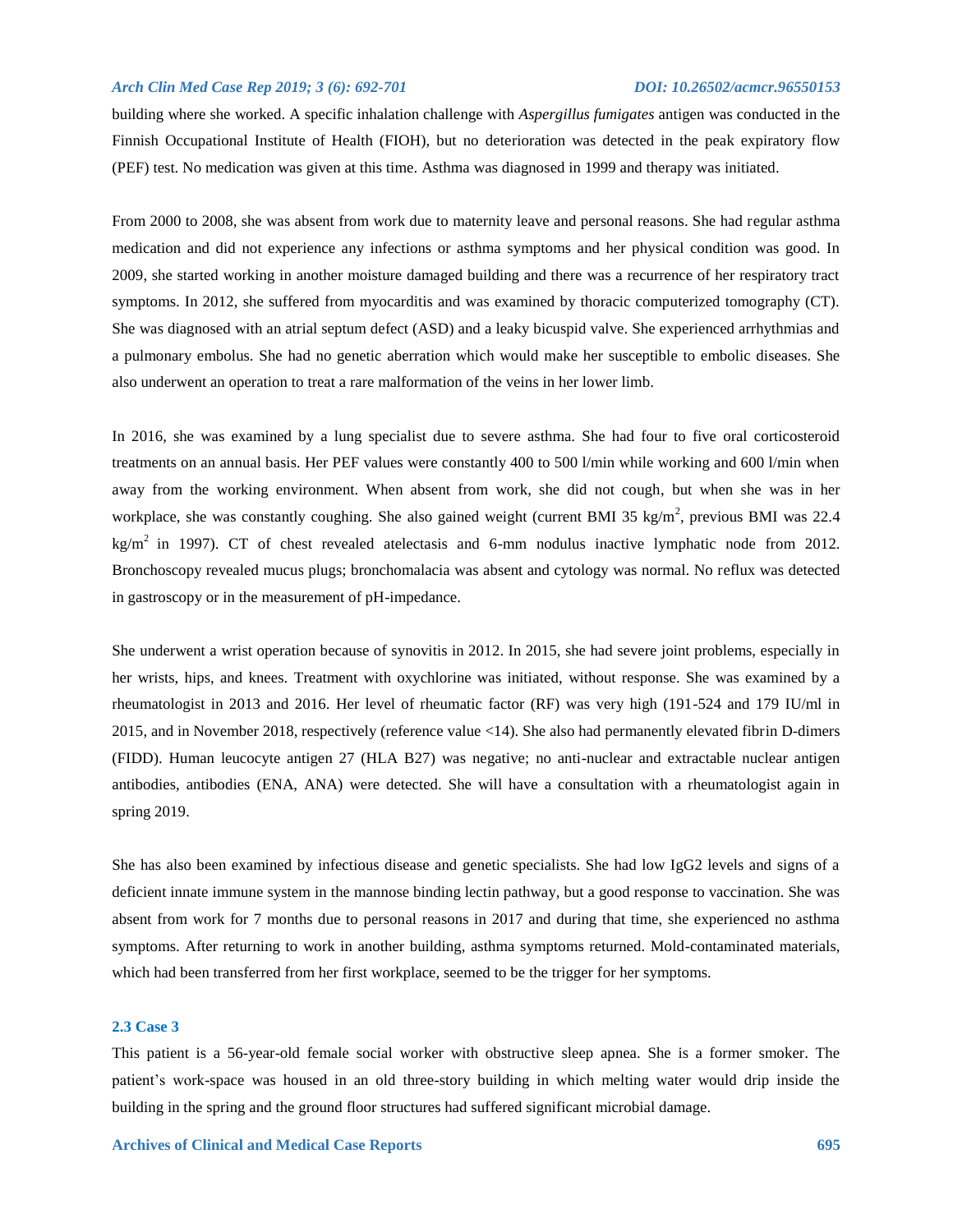In 2010, the patient experienced an exacerbation of chronic dry cough. Voice hoarseness also developed. These symptoms were evident when she was in the workplace, but they were relieved during her free time. Mechanical air conditioning was installed in the workplace prior to the onset of symptoms. According to the municipal building engineering experts, the replacement air came from the ground floor of the building. Consequently, most workers in her small working community experienced respiratory symptoms. The space between the basement and the workspaces was later separated and some of the symptoms were relieved.

The patient's cough was evaluated in occupational health care and by a lung disease specialist. The cough was later examined in the FIOH. The patient was diagnosed with asthma on the basis of PEF measurements, spirometry, pulmonary status, and disease history. The patient was not able to work in her former office due to symptoms despite workstation repair and asthma treatment. Workplace PEF measurements were performed in a new workstation in a different building. PEF values averaged 377 l /min on working days and 390 l /min on holidays. The daily variation on working days was on average 17%, whereas on holidays, it was only slightly lower - 14%. On the basis of these data, the patient was not diagnosed with an occupational disease.

Currently, the patient is able to work in her new work-space. Occasionally, the employee has to make a short visit to her former work-space and soon after, she tends to suffer a recurrence of her respiratory symptoms. She has also experienced symptoms when staying for even a short time in any building infested with dampness microbiota.

### **2.4 Case 4**

This patient is 50-year-old female teacher who has suffered with asthma since childhood. The patient's respiratory symptoms began when she moved to a new job at the end of 2007. The symptoms were reduced at the beginning of weekends and worsened on working days. Later, the symptoms were reduced only during the long summer holidays as well as when she was on prolonged sick leave or study leave. The patient used asthma medication properly. It is noteworthy that the patient had worked in the same school building prior to beginning a more permanent employment relationship and during that time, she had experienced asthma attacks even though she had been asymptomatic for years.

The patient was examined thoroughly for co-morbidities. In the early stages of the symptoms, the patient was found to have thickened Achilles tendons, inflammation of the plantar fascia, and fluid in the peroneal tendon. Running was considered as an etiological factor even though the patient has not been running for about 10 years because of her symptoms. Despite abstaining from running, the co-morbidities worsened. Imaging studies revealed inflammation of the right biceps tendon. A local subpleural mass of  $1.7 \times 1 \times 1.3$  cm was observed in the lower end of the right segment of the right lung.

Rheumatological investigations ruled out rheumatoid arthritis and fibromyalgia. The disease was defined as polyarthralgia, insertion, and tenosynovitis of unknown etiology. The patient was treated with oxychlorine and prednisolone. Oxychlorine was not effective and prednisolone was poorly tolerated. A private specialist concluded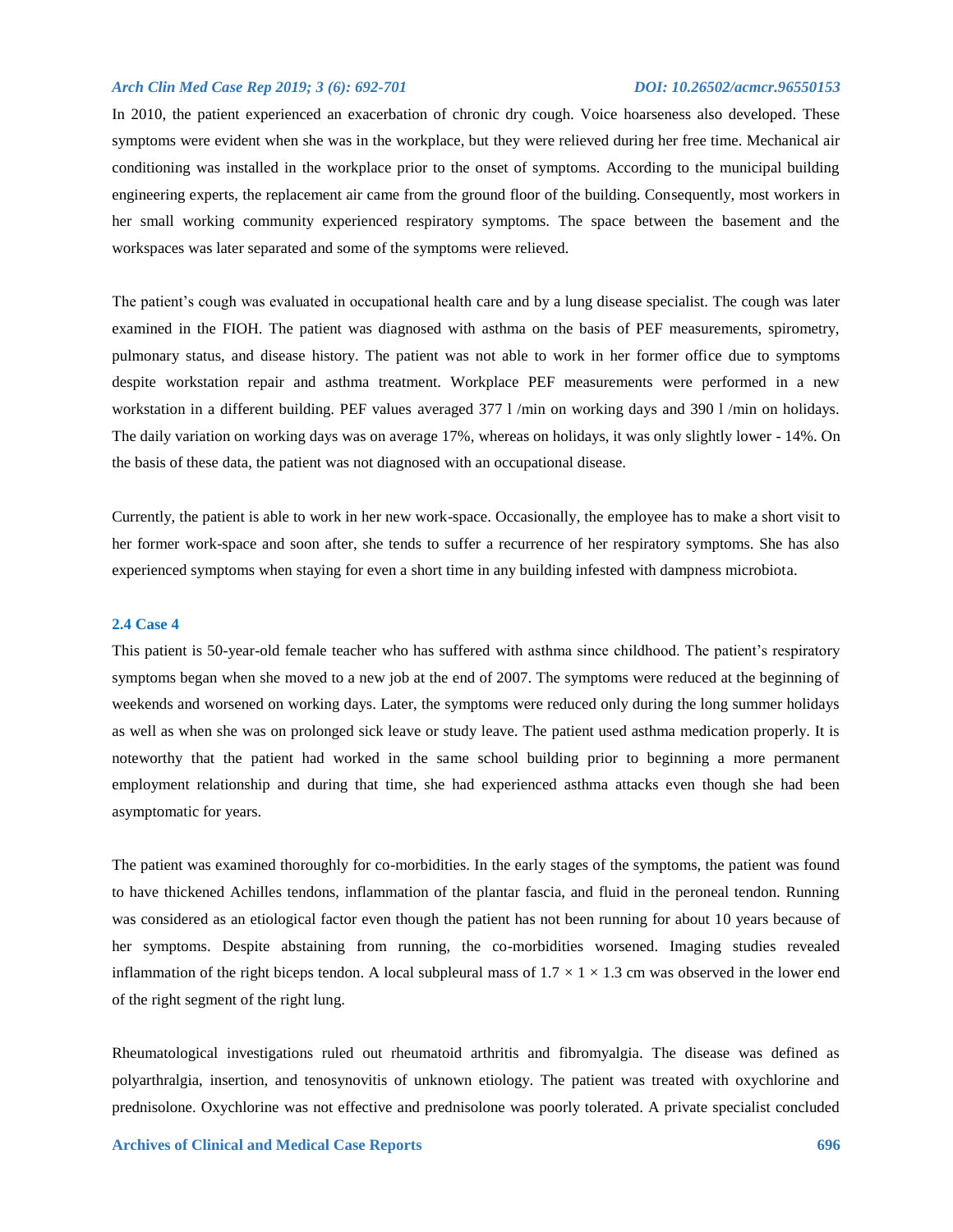that her symptoms were associated with the exposure to dampness microbiota, and that symptoms could be most significantly relieved when the patient avoided exposure to damaged buildings. The patient is currently on study leave; the symptoms of irritation have resolved and her joint symptoms are greatly reduced. The walls of the patient's workplace were infested with dampness microbiota. The building is currently being renovated.

# **3. Discussion**

Our patients from water-damaged occupational environments presented with new asthma or an exacerbation of asthma symptoms, which is consistent with previous reports describing the risks associated with exposure to moisture damage [7, 13]. It has been claimed that symptoms are usually aggravated in asthmatics sensitized to moisture-damage microbes when the outdoor air humidity is high, such as in late summer and autumn [7]. Symptoms are exacerbated by rainy periods and on windy days after rain [7, 21]. Asthma and chronic rhinitis associated with exposure to dampness microbiota tend to be persistent and difficult to treat [22]. In addition to upper airway respiratory symptoms, the patients experienced other symptoms, such as recurrent pneumonia, tendinitis, synovitis, arthralgias, muscular pain, arrhythmia, and urticaria. Findings in imaging in the lungs or tendons were not specific.

Recent research and our clinical experience suggest that the adverse health effects caused by moisture-damage microbes may be broader than simply an increased risk for asthma. Exposure to dampness microbiota typically results in mild irritation symptoms that are reversible. Irritation symptoms include dry cough, dry eyes, and nasal congestion. Avoiding exposure at an early stage resolves the symptoms. For example, if exposure occurs at work, the symptoms will be relieved on weekends. As exposure continues, the symptoms worsen and a short period of time, such as the weekend, is too short to allow recovery [23]. Multiple chemical sensitivity, musculoskeletal problems, and neurological symptoms are typical for employees with prolonged exposure to DM (Hyvönen et al., unpublished data). This disease is called Dampness and Mold Hypersensitivity Syndrome (DMHS) [23]. The symptoms of DMHS may be highly variable, even unexpected. There is no single test to diagnose DMHS. Accordingly, it is important for physicians to listen to the patient's narrative.

The most important cure for DMHS patients is avoidance of exposure to moisture damage microbiota [2, 23]. Each illness and symptom should nevertheless be treated according to good medical practice; these should include a nutritional intervention and a consultation about physical exercise. Various methods of detoxification, such as perspiration e.g., low temperature sauna, may be helpful [24]. Repairing a damaged workplace building can reduce the risk of the development of illness in new workers, but often does not improve the condition of those who have been already affected [22]. It is noteworthy, that the materials might become contaminated in a moldy environment and should they be transferred to a new, clean workplace, they may trigger symptoms. While knowledge on the pathophysiology associated with the moisture-damage microbiota is still far from being explicit, there is already a wealth of data on the effects of dampness microbiota at the cellular level. Mycotoxins, endotoxins, exoenzymes, nanoparticles, and volatile organic compounds play key roles in pathogenesis of DMHS. Exposure can cause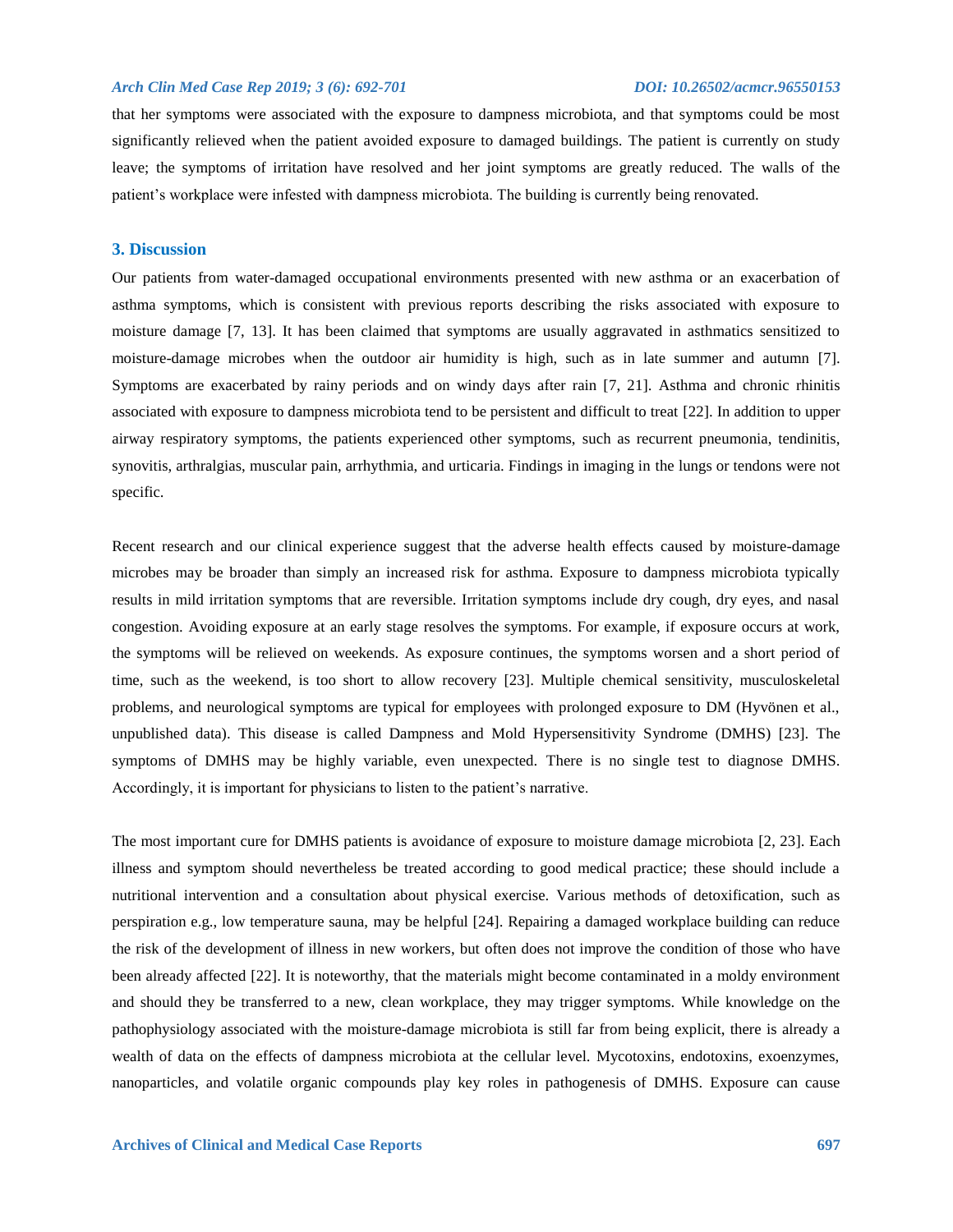inflammatory reactions through allergic immunological pathways, toxicological mechanisms, and secondary infections [2, 3]. Experiments conducted in cell culture and animal models have shown that mycotoxins and bacterial toxins are cytotoxic and possess immune-modifying properties. The adverse health effects that they evoke depend on the level of the toxin exposure and on their composition, and also on the preceding health status of the occupant [2].

For example, it is known that components of dampness microbiota activate multiple pattern recognition receptors (PRR) on the surface of epithelial, macrophage, and dendritic cells in the respiratory tract. The most important PRRs are Toll-like receptors 2, 4, and 9 [3, 25]. Activation of these receptors initiates the inflammatory process, where the cells produce cytokines (including tumor-necrosis factor alpha, interleukin-1 beta, chemokines and adhesion molecules) [14]. The continual overproduction of these molecules damages the surrounding tissues and maintains a state of chronic inflammation.

Significant changes in B-cell profiles [26] have also been observed in exposed and symptomatic patients. Mononuclear cells in patients with upper respiratory disease are known to produce interleukins, growth factors, cytokines and chemokines, such as IL-17, IL-10, TGFβ, and MIP-1β [27]. β-glucans exacerbate allergic asthma and promote a Th2/Th17 immunological response, leading to an inadequate response to steroid treatment [28]. Mycotoxins can also modulate an immunologic response such as reducing macrophage activity and increasing an individual's susceptibility to respiratory tract infections [3, 29]. The increased susceptibility to infections may be explained as follows: many toxins are cytotoxic and may inhibit opsonization. Xenobiotics may not fully coated by immunoglobulins that may lead to impaired phagocytosis. Dendritic cells may not be able to present antigens to T cells effectively. For example, *Aspergillus fumigatus* inhibits the function of dendritic cells [25].

Chronic inflammation is thought to play an important role in DMHS in the development of other symptoms in addition to respiratory tract problems [2, 3]. It is known that chronic systemic inflammation can damage the bloodbrain barrier which might increase the access of immune cells to the brain thereby leading to autoimmune processes [2, 3]. Microbial toxins evoke oxidative stress. Some toxins are vasoactive, some have cardiovascular effects, and many affect the immunological and (neuro) endocrinological systems [2, 3]. Earlier studies have demonstrated that individuals who have been exposed to dampness microbiota may suffer joint and tendon symptoms [30, 31].

A psychological burden has been proposed as a trigger of DMHS. The symptoms of the patients examined here were exacerbated when they were working in a damaged building and improved when they were in a clean environment and furthermore, the symptoms returned when they re-entered the damaged building. This is referred to as the socalled Sick Building Syndrome. In these patients, there were tangible features of a physical disease demonstrated by imaging, which argues against the psychological nature of DMHS. Cell biology studies have confirmed the findings observed by clinicians [2, 3, 32]. Further research is needed to clarify the pathophysiology of DMHS.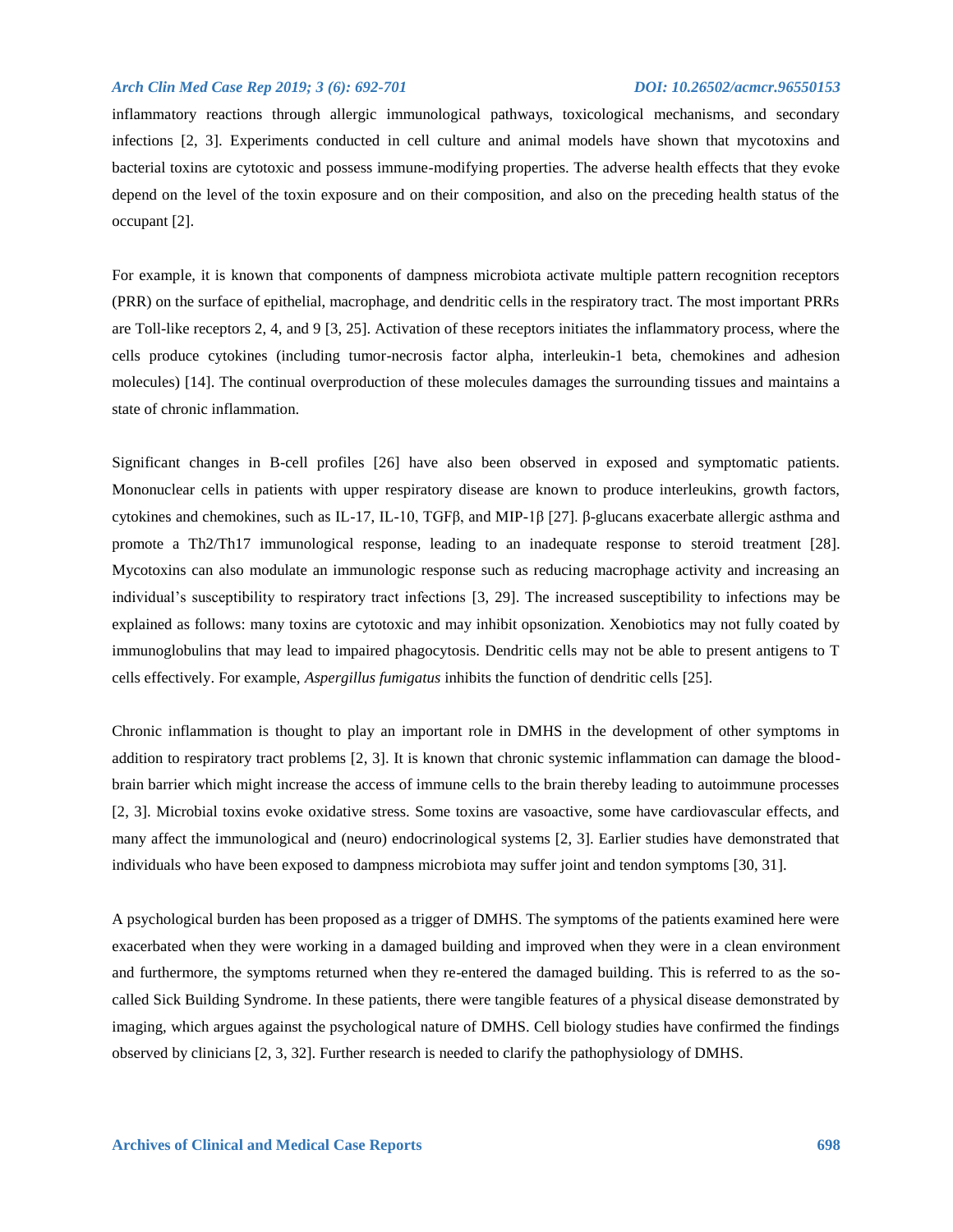### **4. Conclusions and Implications**

- Exposure to dampness and mold is a risk factor for health.
- The symptoms may be pulmonary and extrapulmonary.
- Chronic inflammation plays an important role causing the symptoms.

### **Acknowledgements**

We thank our patients for their cooperation in disseminating knowledge on DMHS.

### **Disclosure Statement**

The authors report no conflict of interest.

# **Notes of Contributors**

Saija Hyvönen is a specialist in occupational medicine and a PhD student working in Pihlajalinna. Tamara Tuuminen is a specialist of clinical microbiology and adjunct professor working in Medical Center Kruunuhaka. Jouni Lohi is a specialist in general practice, adjunct professor and resident in pathology working in Lapland Central Hospital.

### **References**

- 1. Becher R, Høie AH, Bakke JV, et al. Dampness and moisture problems in Norwegian homes. Int. J. Environ. Res. Public Health 14 (2017): 1241.
- 2. Tuuminen T, Lohi J. Immunological and toxicological effects of bad indoor air to cause dampness and Mold Hypersensitivity Syndrome. AIMS Allergy Immunol 2 (2018): 190-204.
- 3. Global Indoor Health Network (GIHN). Diagnosis and Treatment of Illness Caused by Contaminants in Water-Damaged Buildings. Working Together for Healthy Indoor Environments. PO Box 777308 Henderson, NV 89077-7308. Luettavissa: https://www.globalindoorhealthnetwork.com.
- 4. Kuhn DM, Ghannoum MA. Indoor mold, toxigenic fungi, and stachybotrys chartum: Infectious disease perspective. Clin Microbiol rev 16 (2003): 144-172.
- 5. Fisk WJ, Lei-Gomez Q, Mendell MJU. Meta-analyses of the associations of respiratory health effects with dampness and mold in homes. Indoor Air 17 (2007): 284-296.
- 6. Fisk WJ, Elisevaara A, Mendel MJ. Association of residential dampness and mold with respiratory tract infections and bronchitis: a meta-analysis. Environ Health 15 (2010): 1-11.
- 7. Hurraβ J, Heinzow B, Aurbach U, et al. Medical diagnostics for indoor mold exposure. Int Hyg Envir Health 220 (2017): 305-328.
- 8. Lanthier-Veilleux M, Baron G, Genereux M. Respiratory diseases in university students associated with exposure to residential dampness or mold. Environ res publ health 13 (2016): 1154.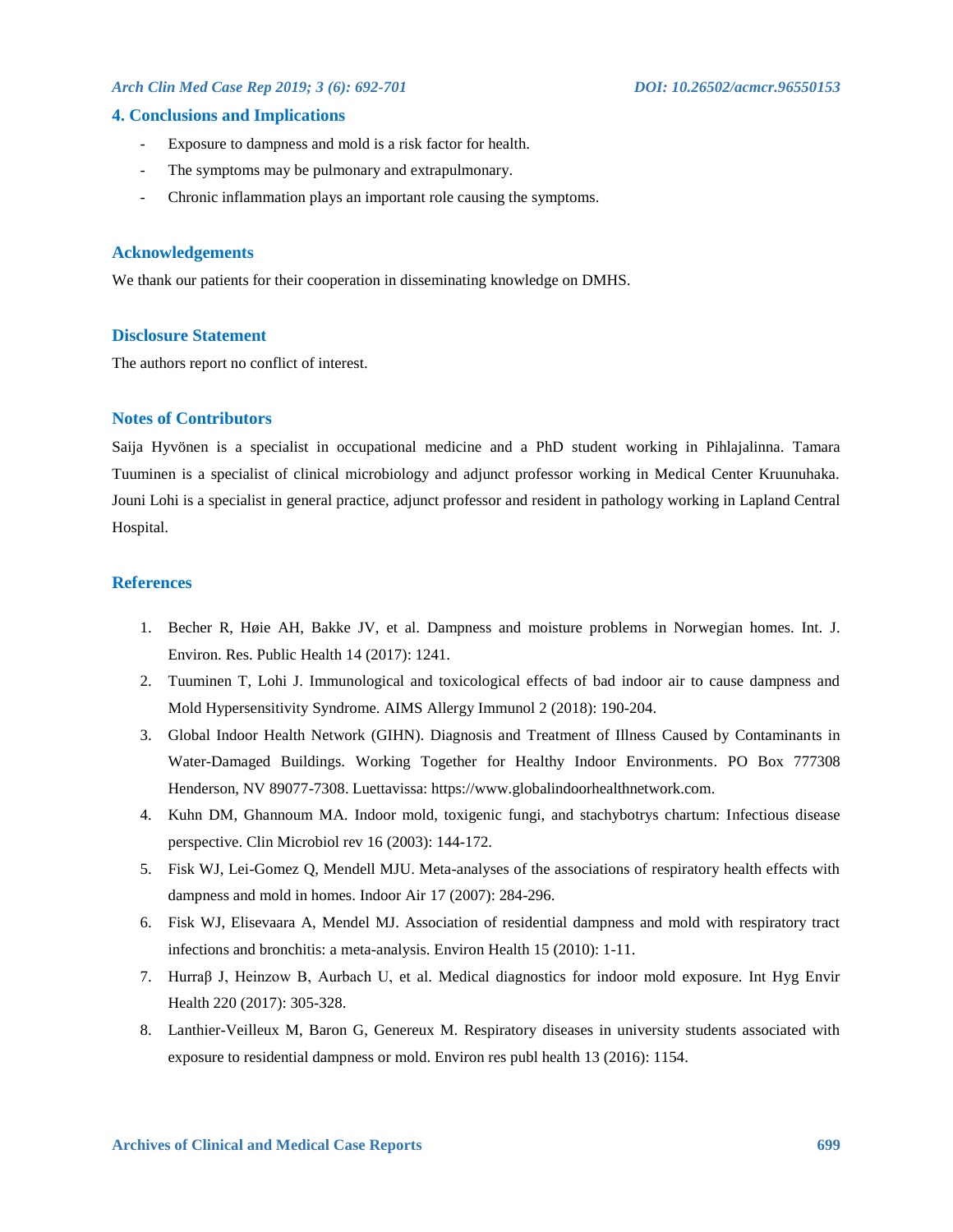- 9. Mendell MJ, Mirer AG, Cheung K, et al. Respiratory and allergic health effects of dampness, mold, and dampness-related agents: A review of the epidemiologic evidence. Environ Health Persp 119 (2011): 748- 756.
- 10. Olaniyan T, Dalvie MA, Röösli M, et al. Asthma-related outcomes associated with indoor air pollutants among schoolchildren from four informal settlements in two municipalities in the Western Cape Province of South Africa. Indoor Air 29 (2019): 89-100.
- 11. Park JH, Cox-Ganser JM. Mold exposure and respiratory health in damp indoor environments. Front. Biosci. (Elite Ed) 3 (2011): 757-771.
- 12. Tuuminen T, Lohi J. Revising the criteria for occupational mold-related disease: Arguments, misconceptions and facts. EMJ Allergy Immunol 1 (2018): 128-135.
- 13. WHO guidelines for indoor air quality: dampness and mould. World Health Organization. Copenhagen, DenmarkI. SBN 978 92 890 4168 3 (2009).
- 14. Wong J, Magun BE, Wood LJ. Lung inflammation caused by inhaled toxicants: a review. Int J Chron Obsrtuct Pulmon Dis 11 (2016): 1391-1401.
- 15. Zhang X, Norbäck D, Fan Q, et al. Dampness and mold in homes across China: Associations with rhinitis, ocular, throat and dermal symptoms, headache and fatigue among adults. Indoor Air 29 (2019): 30-42.
- 16. Zhug Y, Qian H, Zheng X, et al. Residential risk factors for childhood pneumonia: A cross-sectional study in eight cities of China. Environ Int 116 (2018): 83-91.
- 17. Kanchongkittiphon W, Mendell MJ, Gaffin JM, et al. Indoor environmental exposures and exacerbation of asthma: An update to the 2000 review by the institute of medicine. Environ Health persp 123 (2015): 6-20.
- 18. Empting LD. Neurologic and neuropsychiatric syndrome features of mold and mycotoxin exposure. Toxicol Int Health 25 (2009): 577-581.
- 19. Tuuminen T, Jääskeläinen T, Vaali K, et al. Dampness and mold hypersensitivity syndrome and vaccination as risk factors for chronic fatigue syndrome. Autoimmun Rev 18 (2018): 107-108.
- 20. Tuuminen T, Rinne KS. Severe Sequelae to Mold-Related Illness as Demonstrated in Two Finnish Cohorts. Front Immunol 8 (2017): 382.
- 21. Aggarwald AN, Chakrabarti A. Does climate mould influence of mold on asthma? Lung India 30 (2013): 273-276.
- 22. Park J-H, Cho SJ, White SK, et al. Changes in respiratory and nonrespiratory symptoms in occupants of a large office building over a period of moisture damage remediation attempts. PLoS One 13 (2018): e0191165.
- 23. Valtonen V. Clinical diagnosis of the dampness and mold hypersensitivity syndrome: Review of the literature and suggested diagnostic criteria. Front immunol 8 (2017): 951.
- 24. Genuis SJ, Sears ME, Schwalfenberg G, et al. Clinical Detoxification: Elimination of Persistent Toxicants from the Human Body. Editorial (2013): 1-3.
- 25. van de Veerdonk FL, Gresnigt MS, Romani L. Aspergillus fumigatus morphology and dynamic host interactions. Nat Rev Microbiol 15 (2017): 661-674.